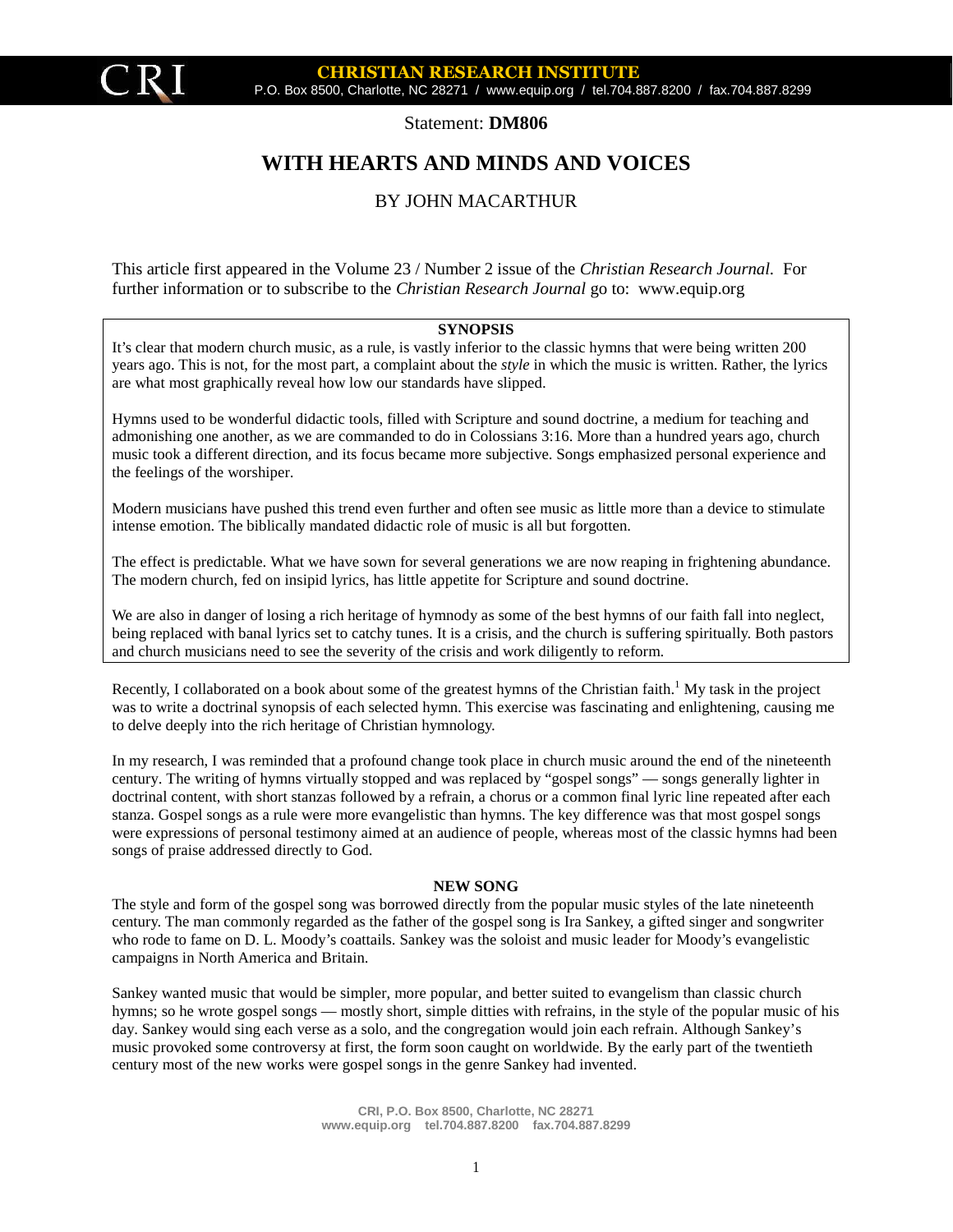It is noteworthy that in most hymnbooks even today, the only well-known hymn with a copyright date after 1940 is "How Great Thou Art."<sup>2</sup> To classify that work as a twentieth-century hymn is stretching things a bit. It includes a refrain, which is more characteristic of gospel songs than of hymns. Moreover, it is not even really a twentiethcentury work. The first three stanzas were originally written in 1886 by a well-known Swedish pastor, Carl Boberg, and translated from Swedish into English by British missionary Stuart Hine not long before the outbreak of World War II. Hine added the fourth stanza, which is the only verse in the popular English version that was actually written in the twentieth century. $3$ 

In other words, for more than 70 years, virtually no hymns have been added to the popular repertoire of congregational church music. Few true hymns of enduring quality are being written.

My remarks are by no means meant as a blanket criticism of gospel songs. Many familiar gospel songs are wonderfully rich expressions of faith. Although Ira Sankey's most popular song, "The Ninety and Nine" is almost never sung as a congregational song today, it was the hit of Sankey's era. He improvised the music on the spot in one of Moody's mass meetings in Edinburgh, using the words from a poem he had clipped earlier that afternoon from a Glasgow newspaper. Those lyrics, written by Elizabeth Clephane, are a moving adaptation of the Parable of the Lost Sheep from Luke 15:4–7.<sup>4</sup>

A more enduring favorite from the golden age of gospel songs is "Grace Greater than Our Sin."<sup>5</sup> The song celebrates the triumph of grace over sin. Its refrain is familiar:

Grace, grace, God's grace, Grace that will pardon and cleanse within; Grace, grace, God's grace, Grace that is greater than all our sin!

Songs like these have enriched the church's expressions of faith.

In general, however, the rise of the gospel song in congregational singing signaled a diminishing emphasis on objective doctrinal truth and a magnification of subjective experience. The changing focus clearly affected the content of the songs. It is worth noting that some of the archetypical gospel songs are as vapid and vacuous as anything that opponents of the current generation of contemporary Christian music could ever legitimately complain about.

As a matter of fact, traditionalist critics who attack contemporary music merely because it is contemporary in *style* — especially those who imagine that the older music is always better — need to think through the issues again. The concern I am raising has to do with content, not merely style.<sup>6</sup> Judging from lyrics alone, some of the most popular old-style music is even more offensive than the modern stuff. I can hardly think of a contemporary song that is more banal than the beloved old standby, "In the Garden": $<sup>7</sup>$ </sup>

I come to the garden alone, While the dew is still on the roses, And the voice I hear, Falling on my ear, The Son of God discloses. And He walks with me, and He talks with me, And He tells me I am His own; And the joy we share as we tarry there, None other has ever known. He speaks, and the sound of His voice Is so sweet the birds hush their singing, And the melody That He gave to me, Within my heart is ringing.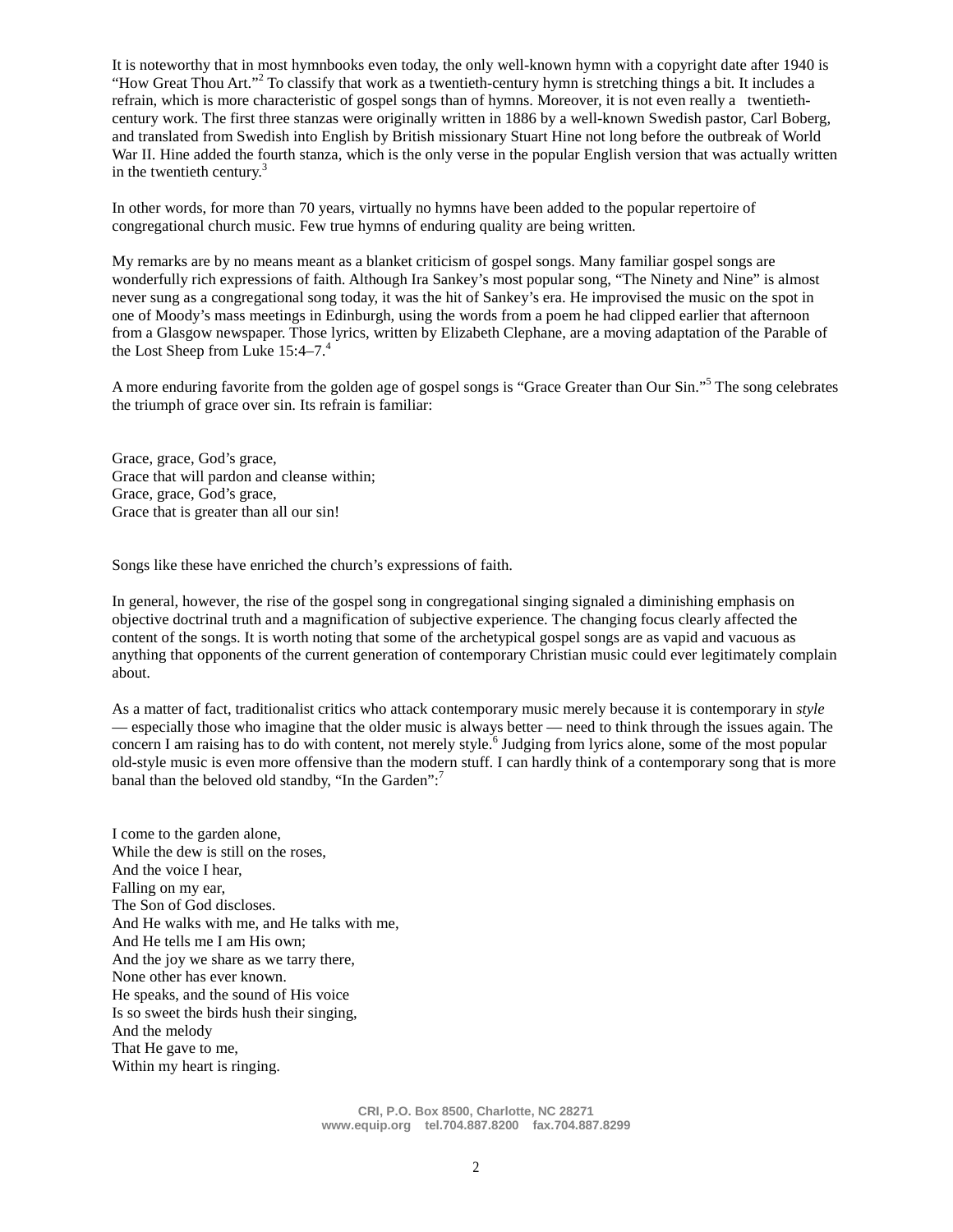I'd stay in the garden with Him, Tho' night around me be falling, But He bids me go; Thro' the voice of woe His voice to me is calling.

Those lyrics say nothing of any real substance, and what they *do* say is not particularly Christian. It's a mawkish little rhyme about someone's personal experience and feelings. Whereas the classic hymns sought to glorify God, gospel songs like "In the Garden" were glorifying raw sentimentality.

Numerous gospel songs suffer from such weaknesses. In fact, many of the "old-fashioned" favorites are practically devoid of any truly Christian substance and are thick with sappy sentimentality. "Love Lifted Me," "Take My Hand, Precious Lord," "Whispering Hope," and "It Is No Secret What God Can Do" are familiar examples.

Obviously, neither the antiquity nor the popularity of a gospel song is a good measure of its worthiness. The fact that a gospel song is "old fashioned" is clearly no guarantee that it is suited for edifying the church. When it comes to church music, older is not necessarily better. In fact, these same gospel songs that are so often extolled by critics of modern church music are actually what paved the way for the very tendencies those critics sometimes rightly decry.

I'm not suggesting the music Sankey introduced had no legitimate place. Gospel songs have played an effective evangelistic and testimonial role, and therefore they *do* deserve a prominent place in church music. But it was unfortunate for the church that by the start of the twentieth century, gospel songs were virtually *all* that was being written. Church musicians at the end of the nineteenth century (like the theologians of that era) were far too enamored with anything "modern." They embraced the new style of congregational music with unbridled aggressiveness. Sadly, by the twentieth century, the gospel song had muscled in and elbowed out the classic hymn; and so the trend Sankey began all but ended the rich tradition of Christian hymnology that had flourished since the time of Martin Luther (1483–1546) and even long before.

Prior to Sankey, the dominant hymn writers had been pastors and theologians — men skilled in handling Scripture and sound doctrine.<sup>8</sup> With the shift to gospel songs, just about everyone with a flair for poetry felt qualified to write church music. After all, the new music was supposed to be personal testimony, not some kind of lofty doctrinal treatise.

Prior to Sankey, hymns were composed with a deliberate didactic purpose. They were written to teach and reenforce biblical and doctrinal concepts in the context of worship directed to God. Those hymns aimed to praise God by proclaiming His truth in a way that enhanced the worshiper's comprehension of the truth. They set a standard of worship that was as cerebral as it was emotional; and that was perfectly biblical. After all, the first and great commandment teaches us to love God with all our heart, soul, *and mind* (Matt. 22:37). It would never have occurred to our spiritual ancestors that worship was something to be done with a subdued intellect. The worship God seeks is worship in spirit *and in truth* (John 4:23-24).

These days worship is often characterized as something that happens quite outside the realm of the intellect. This destructive notion has given rise to several dangerous movements in the contemporary church. It may have reached its pinnacle in the phenomenon known as the Toronto Blessing, where mindless laughter and other raw emotions were thought to constitute the purest form of worship and a visible proof of divine blessing.

This modern notion of worship as a mindless exercise has taken a heavy toll in churches, leading to a decreasing emphasis on preaching and teaching and an increasing emphasis on entertaining the congregation and making people feel good. All of this leaves the Christian in the pew untrained and unable to discern, and often blithely ignorant of the dangers all around him or her.

#### **THE ERA OF THE PRAISE CHORUS**

In the late twentieth century, another major shift occurred. Gospel songs gave way to a new form — the praise chorus. Praise choruses are pithy verses set to catchy music, generally shorter than gospel songs and with fewer stanzas.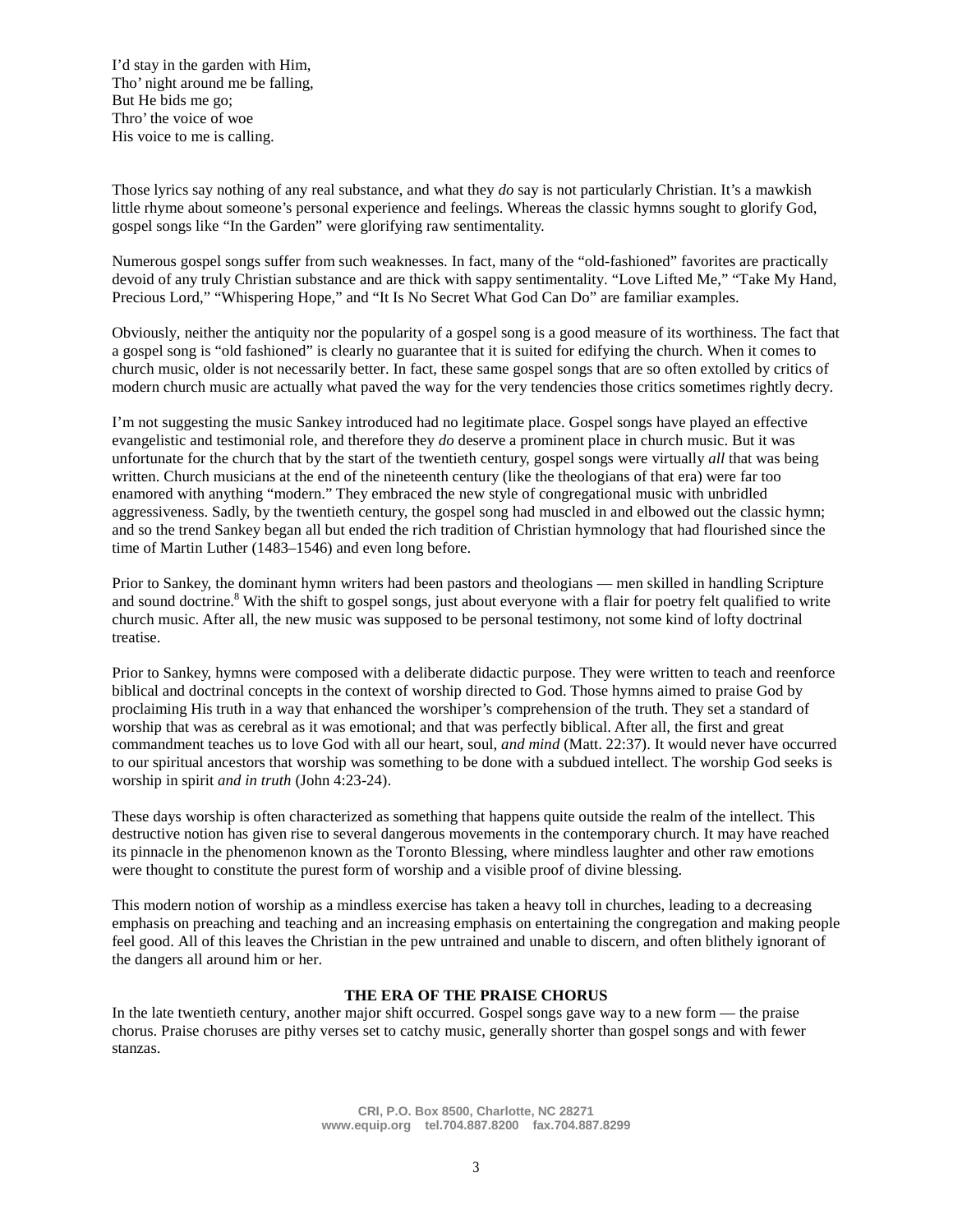Praise choruses, like hymns, are usually songs of praise addressed directly to God. With this recent shift came a return to pure worship (rather than testimony and evangelism).

Unlike hymns, however, praise choruses generally have no didactic purpose. Praise choruses are meant to be sung as simple personal expressions of worship, whereas hymns are usually corporate expressions of worship with an emphasis on some doctrinal truth.<sup>9</sup> A hymn usually has several stanzas, each of which builds on or expands the theme introduced in the first stanza.<sup>10</sup> By contrast, a praise chorus is usually much shorter, with one or two verses, and most of these choruses make liberal use of repetition in order to prolong the focus on a single idea or expression of praise. (Obviously, these are not absolute distinctions. Some praise choruses *do* contain doctrinal instruction, and some hymns are meant to be wonderfully personal expressions of simple praise.<sup>11</sup>)

There is certainly nothing wrong with the simple, straightforward personal praise that characterizes the best of today's praise choruses. Neither is there anything wrong with the evangelistic and testimonial thrust of yesterday's gospel songs. It is a profound tragedy, however, that in some circles, *only* contemporary choruses are sung. Other congregations limit their repertoire to hundred-year-old gospel songs. Meanwhile, a large and rich body of classic Christian hymnody is in danger of being utterly lost out of sheer neglect.<sup>12</sup>

#### **SONGS, HYMNS, AND SPIRITUAL SONGS**

The biblical prescription for Christian music is found in Colossians 3:16: "Let the word of Christ dwell in you richly in all wisdom; teaching and admonishing one another in psalms and hymns and spiritual songs, singing with grace in your hearts to the Lord" (KJV). That verse plainly calls for a variety of musical forms — "psalms and hymns and spiritual songs." Regarding the meaning of those expressions, Charles Hodge wrote, "The early usage of the words *psalmos, humnos, ode,* appears to have been as loose as that of the corresponding English terms, *psalm, hymn, song,* is with us. A psalm was a hymn and a hymn a song. Still there was a distinction between them."<sup>1</sup>

A *psalm* spoke of a sacred song written for accompaniment with musical instrument. (*Psalmos* is derived from a word that denotes the plucking of strings with the fingers.) The word was used to designate the psalms of the Old Testament (cf. Acts 1:20; 13:33), as well as Christian songs (1 Cor. 14:26).<sup>14</sup> A *hymn* spoke of a song of praise to God, a religious paean. A *song,* on the other hand, could be either sacred or secular music, so the apostle specifies "*spiritual* songs."

Distinctions between the terms are somewhat hazy, and as Hodge pointed out, that haziness is reflected even in our modern usage of those words. Nevertheless, determining the actual forms of the early church's "psalms, hymns, and spiritual songs" is not essential. Otherwise, Scripture would have recorded those distinctions for us.

The greater significance of the expression "psalms, hymns, and spiritual songs" seems to be this: Paul was calling for a variety of musical forms and a breadth of spiritual expression that cannot be embodied in any one musical form. The strict psalms-only view (which is gaining popularity in some Reformed circles today) allows for none of that variety. The views of fundamentalist-traditionalists, who seem to want to limit church music to the gospel-song forms of the early twentieth century, would also squelch the variety for which Paul called. More significantly, the prevailing mood in modern evangelical churches — where people seem to want to binge on a steady diet of nothing but simplistic praise choruses — also destroys the principle of variety Paul set forth.

I believe the Protestant evangelical community erred a hundred years ago when the writing of hymns was almost completely abandoned in favor of gospel songs. Christian songwriters today are making a similar mistake by failing to write substantial hymns while purging the old hymns from our congregational music repertoire and replacing them with trite praise choruses and pop song look-alikes.

#### **TEACHING AND ADMONISHING ONE ANOTHER**

Writers of praise choruses and other modern church music too often forget the biblically mandated didactic role of church music. Most modern praise choruses are written to stir only the feelings. They are too often sung like a mystical mantra — with the deliberate purpose of putting the intellect into a passive state while the worshiper musters as much emotion as possible. The Vineyard paradigm of worship was virtually built on this principle, and churches worldwide have adopted the model.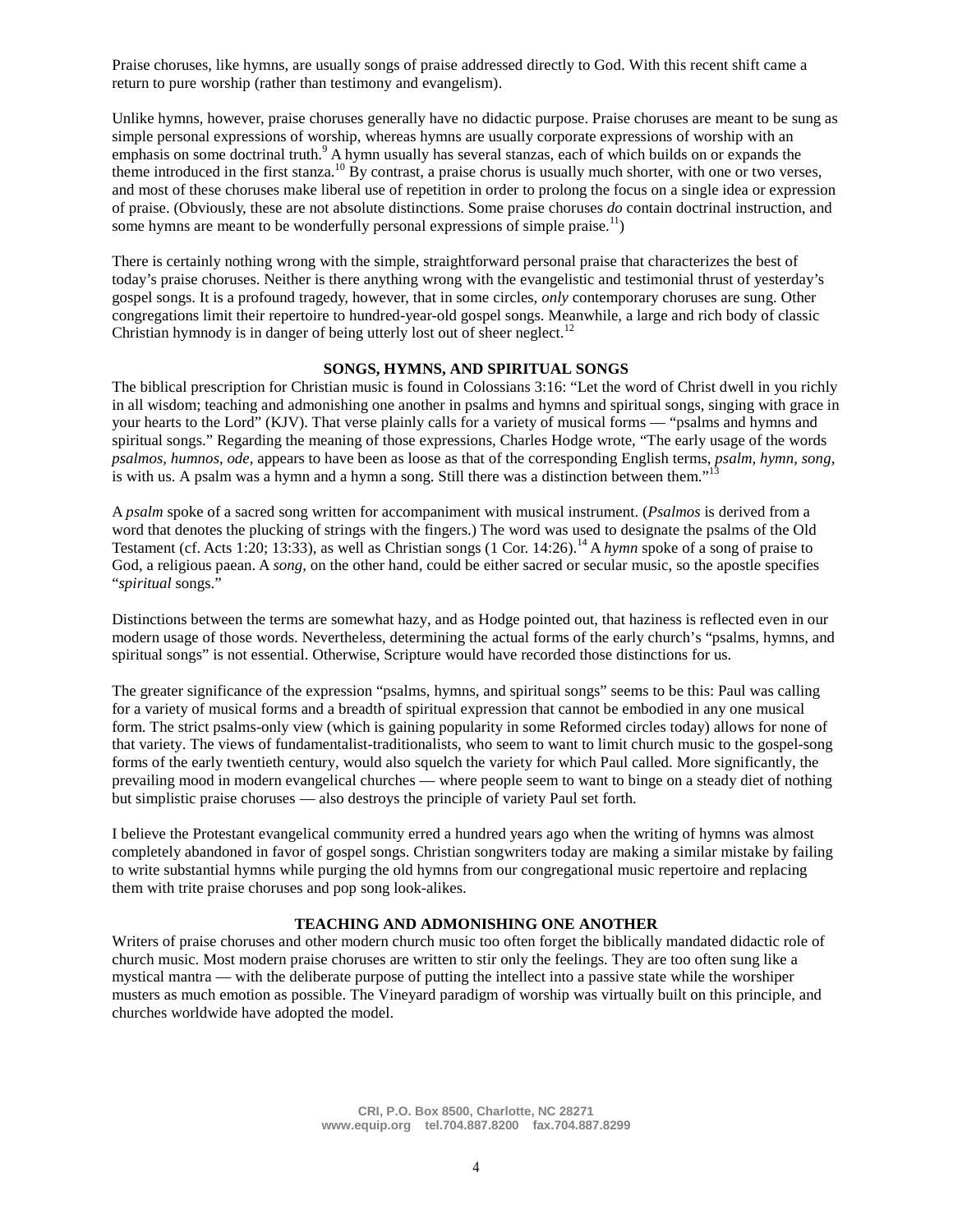*Music...is limited exclusively to praise choruses — with lyrics shown on overhead projectors rather than sung out of books, so that the worshiper will have total freedom to respond physically. Each praise chorus is repeated several times, and the only signal that we're moving on to the next chorus is when the overhead changes. There is no announcement or spoken remarks between songs — indeed, no song leader, so the singing has a spontaneous feel to it.*

*The music starts slow and soft and builds gradually but steadily in a 45-minute crescendo. Each successive chorus has a more powerful emotional tone than the previous one. Over the course of 45 minutes, the emotional power of the music increases by almost imperceptible degrees from soft and gentle to a powerful, driving intensity. At the beginning everyone is seated. As the feeling of fervor increases, people respond almost as if on cue, first by raising hands, then by standing, then by kneeling or falling prostrate on the floor. At the end of the worship time fully half the congregation are on the carpet, many lying face-down and writhing with emotion. The music has been carefully and purposefully brought to this intense emotional peak….*

*Yet in all this there is no particular emphasis on the content of the songs. We sing about "feeling" God's presence among us, as if our rising emotions are the chief way His presence is confirmed and the force of His visitation is measured. Several of the songs tell the Lord He is great and worthy of praise, but none ever really says why. No matter; the goal clearly is to stir our emotions, not to focus our minds on any particular aspect of God's greatness. In fact, later in the sermon, the preacher cautions us against following our heads rather than our hearts in any of our dealings with God.*

*In other words, the worship here is intentionally and purposefully anti-intellectual. And the music reflects it. While there is nothing overtly erroneous about any of the praise choruses that were sung, there is nothing of substance in most of them either. They are written to be vehicles of passion, because passion — deliberately divorced from the intellect* — *is what defines this concept of "worship."* 

Not all contemporary church worship goes that far, of course, but the most popular trends are decidedly in that direction. Anything too cerebral is automatically suspect, deemed not "worshipful" enough, because the prevailing notion of worship frankly gives little or no place to the intellect. That's why, in the typical church service, sermons are being shortened and lightened and more time is being given to music. Preaching, which used to be the centerpiece of the *worship* service, is now viewed as something distinct from worship; something that actually intrudes on the "praise and worship time," in which the focus is music, testimony, and prayer — but mostly music, and music whose main purpose is to stir the emotions.

If music's proper function includes "teaching and admonishing," then music in the church ought to be much more than an emotional stimulant. In fact, this means music and preaching should have the same aim. Both properly pertain to the proclamation of God's Word. The songwriter ought therefore to be as skilled in Scripture and as concerned for theological precision as the preacher; even more so, because the songs he or she writes are likely to be sung again and again (unlike a sermon that is preached only once).

I fear this perspective is utterly lost on the average church musician these days. As Leonard Payton has observed, "So extreme is the case now that anyone who knows half a dozen chords on a guitar and can produce rhymes to Hallmark card specifications is considered qualified to exercise this component of the ministry of the Word regardless of theological training and examination."<sup>16</sup> Payton points out that the leading Old Testament musicians, Heman, Asaph, and Ethan (1 Chron. 15:19), were first of all Levitical priests, men who had devoted their lives to the Lord's service (cf. v. 17), men trained in the Scriptures and skilled in handling the Word of God. Their names are listed as authors of some of the inspired psalms (cf. Ps. 73–83; 88:1; 89:1). Payton writes,

*It was Asaph who thundered that God owns "the cattle on a thousand hills" (Ps. 50:10). If the modern church musician wrote a worship text like Psalm 50, he would probably not get it published in the contemporary Christian music industry, and he might be on the fast track to getting fired at his church. Heman's Psalm 88 is incontestably the bleakest of all the Psalms. All this to say, Levitical musicians wrote Psalms, and those Psalms were not obligated to the gnostic, emotional demands of twentieth-century evangelical church music.<sup>17</sup>*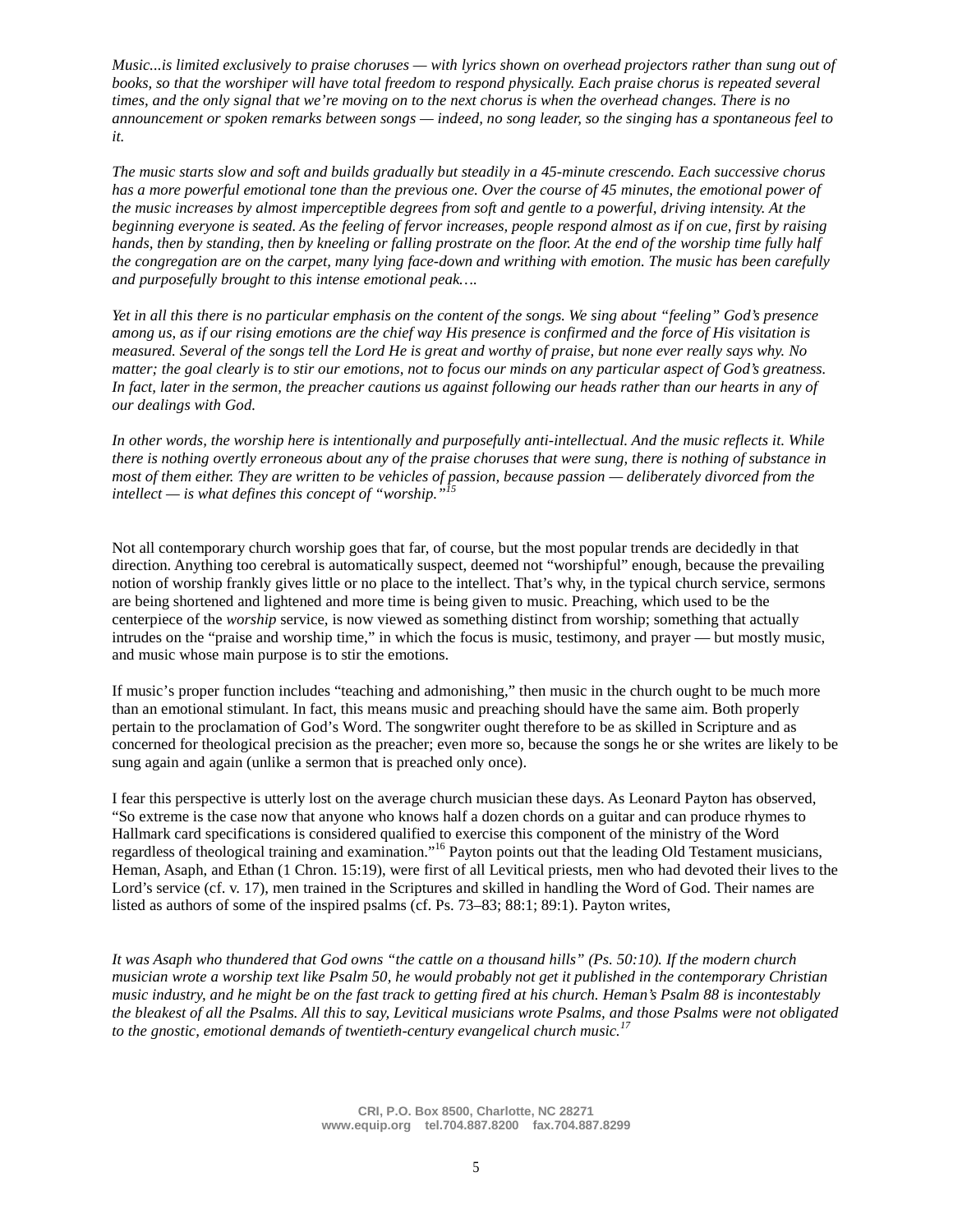First Kings 4:31 says of Solomon, "He was wiser than all men; than Ethan the Ezrahite, and Heman" (KJV). Payton observes the significance of that statement:

*If Solomon hadn't been in the land, two musicians would have been the wisest men. In short, musicians were teachers of the highest order. This leads me to suspect that Levitical musicians, being scattered through the land, served as Israel's teachers. Furthermore, the Psalms were their textbook. And because this textbook was a songbook, it may well be that the Levitical musicians catechized the nation of Israel through the singing of psalms.<sup>18</sup> (emphasis in original)*

Like it or not, songwriters are teachers as well. Many of the lyrics they write will be far more deeply and permanently ingrained in the minds of Christians than anything pastors teach from the pulpit. How many songwriters are skilled enough in theology and Scripture to qualify for such a vital role in the catechesis of our people?

The question is answered by the paucity of expression found in the most popular modern praise choruses especially when compared to some of the classic hymns. Compare the lyrics to "Shine Jesus, Shine" with "O Worship the King, All Glorious Above"; or compare "Something Beautiful" with "O Sacred Head Now Wounded." I chose those examples not because I see anything erroneous or antibiblical in those particular modern praise choruses, but because they are the *best* of the genre. If the *very best* that modern songwriters can do looks insipid by comparison to our spiritual ancestors' music, it might be appropriate to ask if the church of today is collectively guilty of cursing God with our faint praise.

It would be hard to think of any more feeble expression of praise to offer God than "Heavenly Father We Appreciate You"; but "Our God Is an Awesome God" comes close — partly because the adjective *awesome* has been plundered by the current generation to turn it into the favorite all-purpose compliment, applicable to everything from skateboard maneuvers to body piercings. In the mouth of a modern young person "Our God Is an Awesome God" is tantamount to singing about how "cool" God is.

At least "Our God Is an Awesome God" makes passing reference to God's "wisdom, power, and love," giving actual biblical reasons why He is awesome and worthy of praise. It's better in that regard than the hoard of modern praise choruses that express vague worship toward God but never bother to mention what it is about Him that makes Him deserving of our worship (and it's certainly better than the other popular variety of praise chorus — those which focus almost completely on the feelings of the worshiper).

Now read the final stanza of a classic hymn of worship, "Immortal, Invisible." After reviewing a fairly comprehensive list of the divine attributes, the lyricist wrote:

Great Father of glory, pure Father of light, Thine angels adore Thee, all veiling their sight; All praise we would render; O help us to see 'Tis only the splendor of light hideth Thee!<sup>19</sup>

Both the poetry and the sense are superior to almost anything written today.

Modern songwriters clearly need to take their task more seriously. Churches should also do everything they can to cultivate musicians who are trained in handling the Scriptures and able to discern sound doctrine. Most important, pastors and elders need to exercise closer and more careful oversight of the church music ministry, consciously setting a high standard for the biblical and doctrinal content of what we sing. If those things are done, we'll begin to see a dramatic qualitative difference in the music that is being written for the church.

Meanwhile, let's not throw out the classic hymns. Better yet, let's revive some of the great hymns that have fallen into disuse and add them once again to our repertoire.

**John MacArthur** is pastor of Grace Community Church, Sun Valley, CA. He is president of The Master's College and Seminary. His popular radio broadcast, "Grace to You," is heard worldwide five days a week.